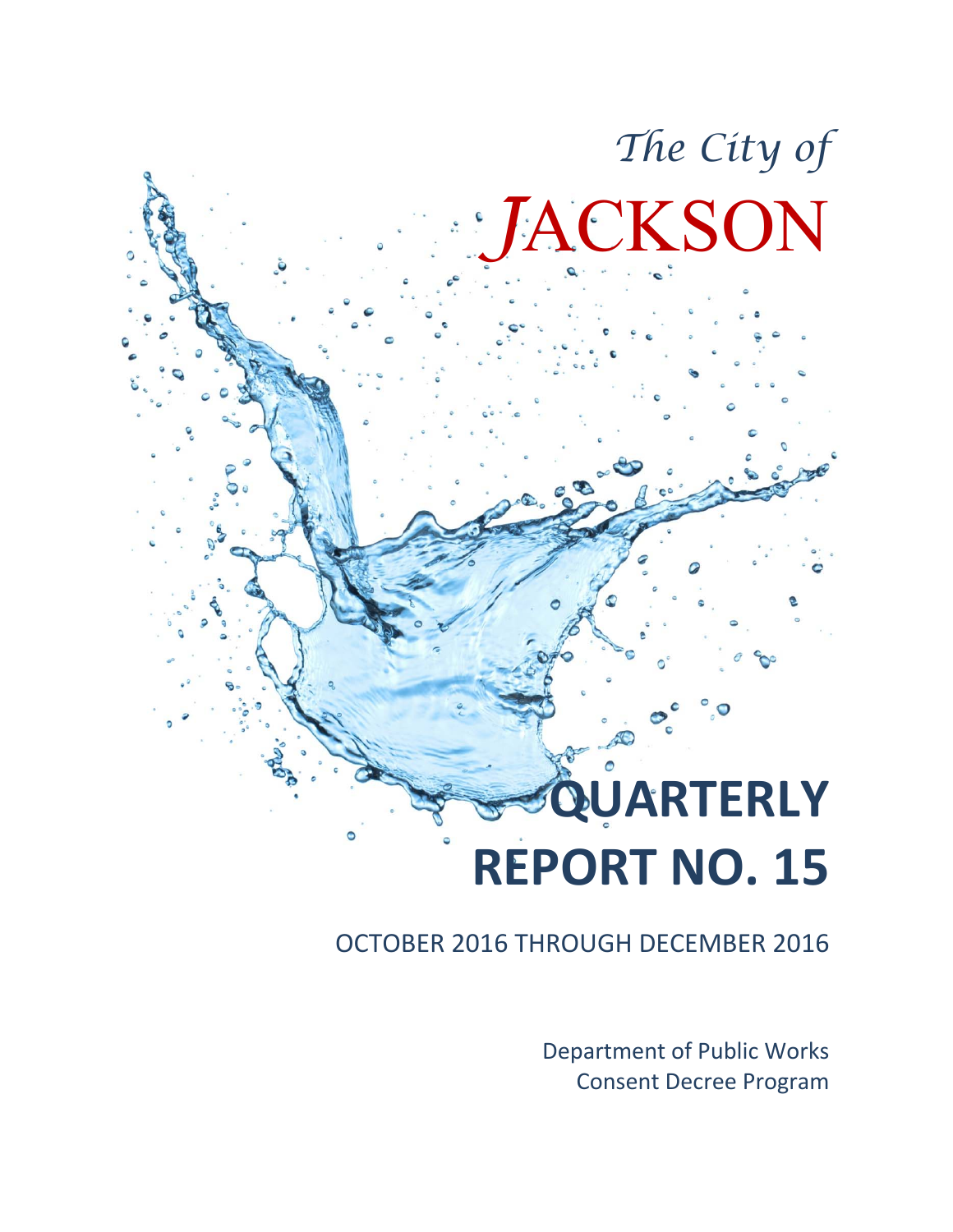*City of Jackson Consent Decree Program*

## **Quarterly Report No. 15 October 2016 through December 2016**

April 7, 2016

**Prepared by:** 

City of Jackson Department of Public Works Jerriot Smash, Interim Director Terry S. Williamson, Consent Decree Manager Post Office Box 17 Jackson, Mississippi 39205-0017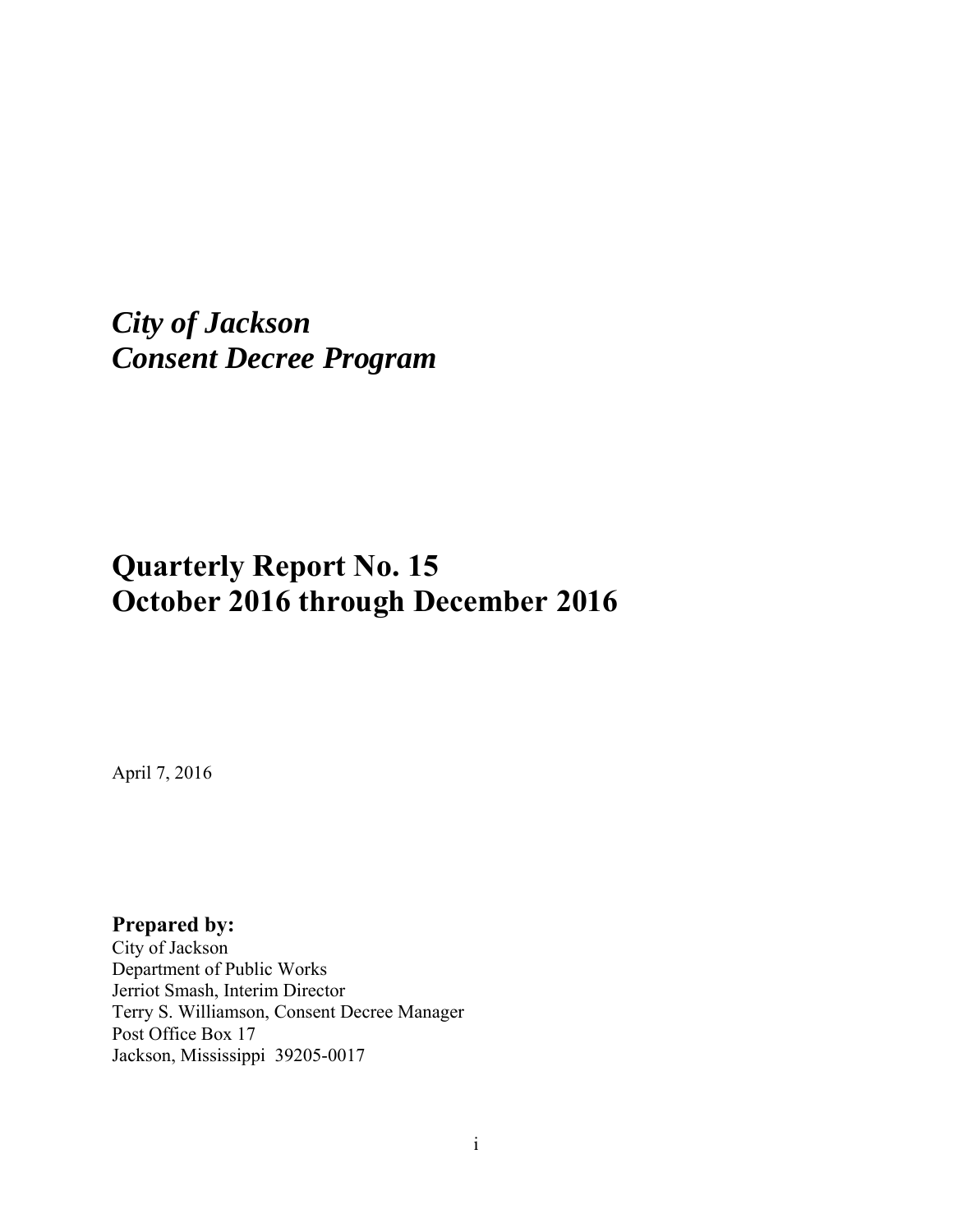## City of Jackson, Mississippi **Quarterly Report No. 15** October 2016 through December 2016

I certify under penalty of law that this document and all attachments were prepared under my direction or supervision in accordance with a system designed to assure that qualified personnel properly gather and evaluate the information submitted. Based on my inquiry of the person or persons who manage the system, or those persons directly responsible for gathering such information, the information submitted is, to the best of my knowledge and belief, true, accurate and complete. I am aware that there are significant penalties for submitting false information, including the possibility of fine and imprisonment for knowing violations.

| Tony T. Yarber<br>Mayor |  |
|-------------------------|--|
| -                       |  |

Date

Jerriot Smash, Interim Director Department of Public Works

*OT.APR.17* 

Date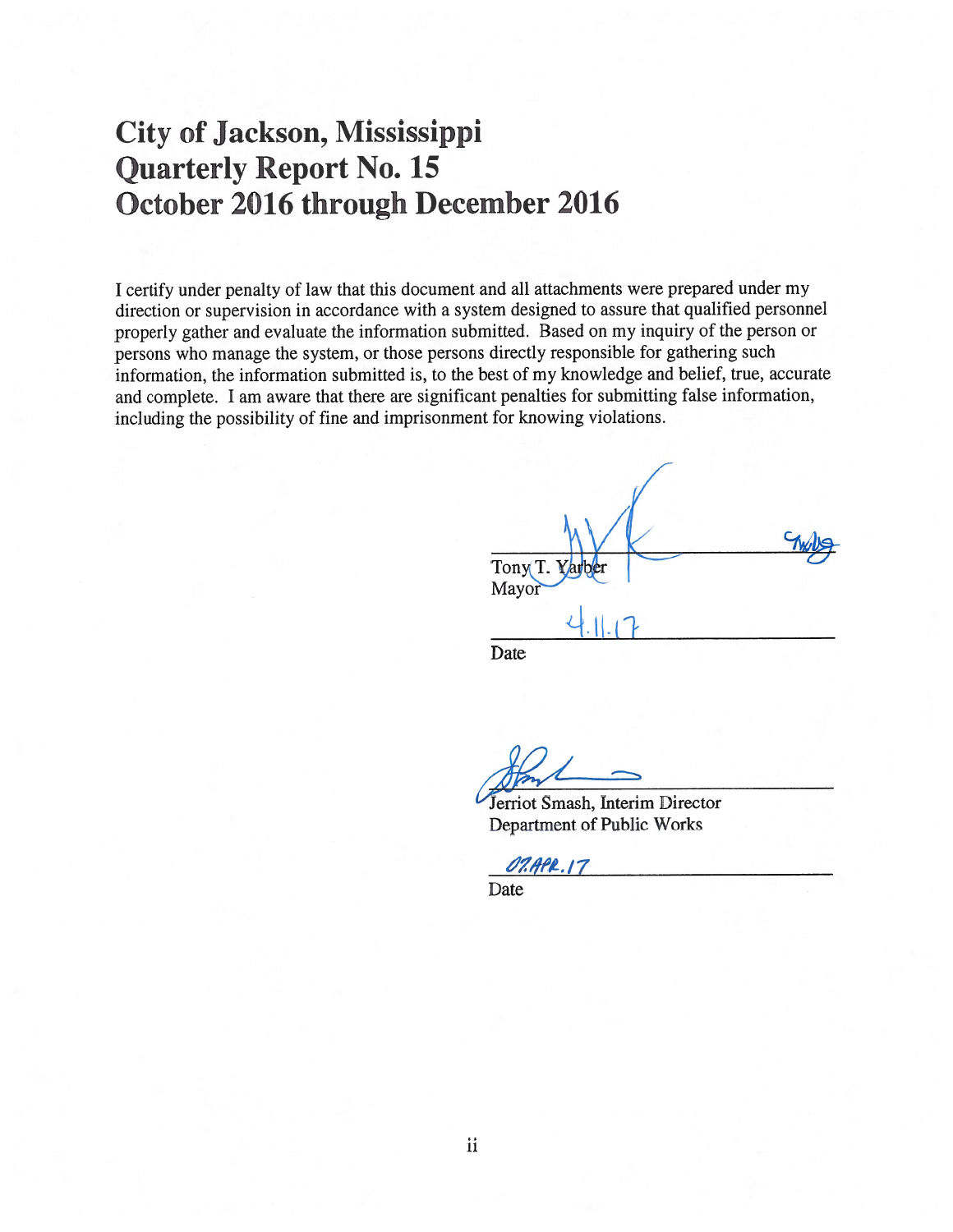# **Quarterly Report No. 15 October 2016 through December 2016**

## **Contents**

| 1.0 |                                                                                                                                                                                                                                     |          |
|-----|-------------------------------------------------------------------------------------------------------------------------------------------------------------------------------------------------------------------------------------|----------|
|     |                                                                                                                                                                                                                                     |          |
|     |                                                                                                                                                                                                                                     |          |
|     |                                                                                                                                                                                                                                     |          |
| 2.0 |                                                                                                                                                                                                                                     |          |
|     |                                                                                                                                                                                                                                     | $2 - 1$  |
|     | 2.2 West Bank Interceptor SSOs <i>manufacture contained a vertical</i> and the contained a vertical vertical vertical vertical vertical vertical vertical vertical vertical vertical vertical vertical vertical vertical vertical v | $2 - 7$  |
|     | 2.3 Pump Station SSOs                                                                                                                                                                                                               | $2 - 7$  |
|     | 2.4 Prohibited Bypasses                                                                                                                                                                                                             | $2 - 11$ |
|     | Supplemental Environmental Semi Annual Report No. 8                                                                                                                                                                                 |          |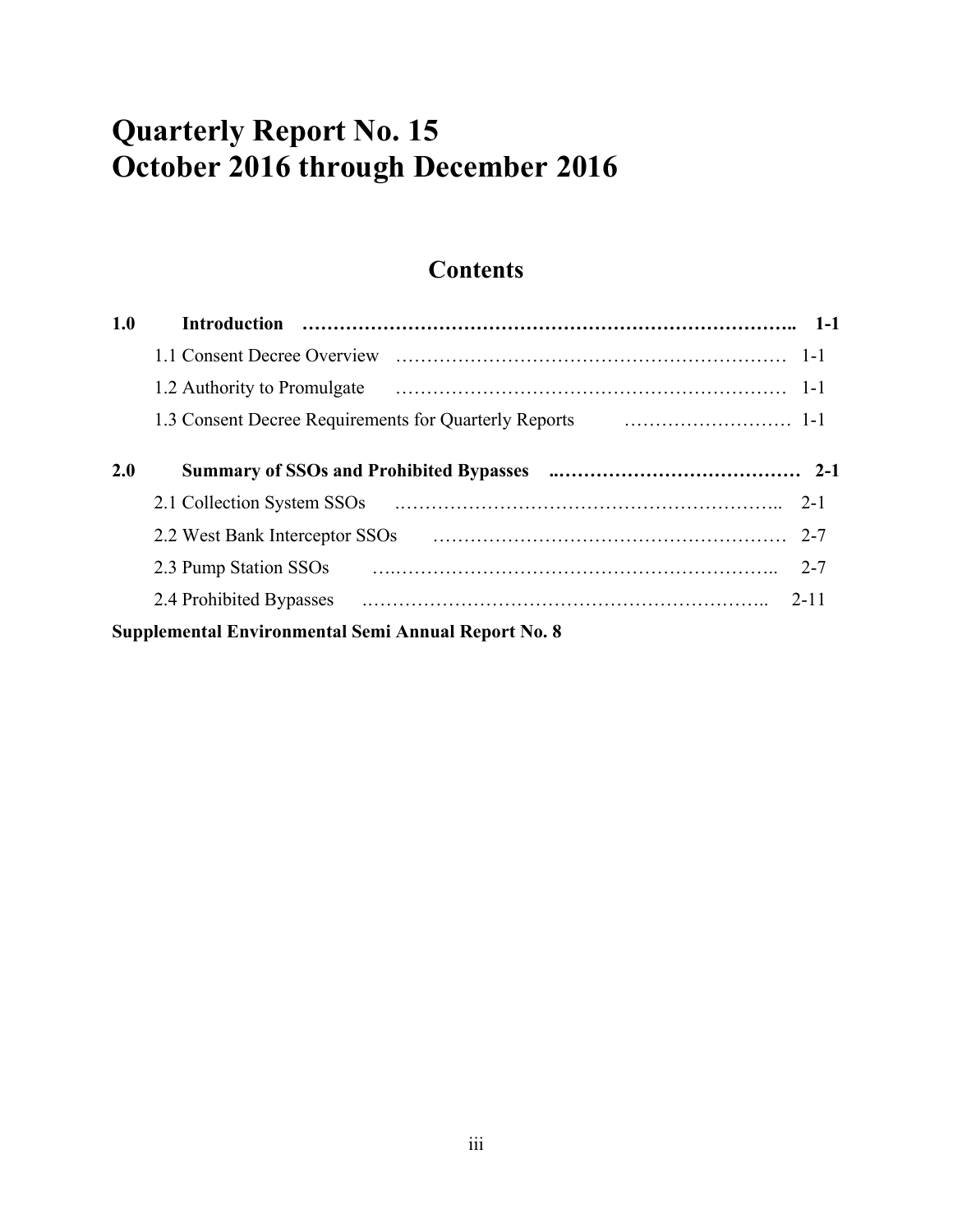#### **1.0 Introduction**

#### 1.1 Consent Decree Overview

On March 1, 2013, the U.S. District Court for the Southern District of Mississippi entered a Consent Decree (CD) agreed to by the City of Jackson, Mississippi (City), U.S. Environmental Protection Agency (EPA), and the Mississippi Department of Environmental Quality (MDEQ,) regarding the City's wastewater collection and treatment system. Over a  $17\frac{1}{2}$  year timeline, the Consent Decree requires the City to:

- Develop, submit, finalize, and implement plans for the continued improvement of the Wastewater Collection and Transportation System (WCTS) and Wastewater Treatment Plants (WWTPs);
- **Eliminate Sanitary Sewer Overflows (SSOs), effluent limit violations (including any** violations of the new effluent limits for nutrients), and reporting violations, and
- **Minimize Prohibited Bypasses.**

One of the ongoing requirements of the EPA Consent Decree is to submit periodic reports to demonstrate continuing compliance. The specific reporting requirements of the CD are described below. 

#### 1.2 Authority to Promulgate

The City's Consent Decree Manager, Terry Williamson, compiled this Quarterly Report from information provided by the Sewer Maintenance Division of the Department of Public Works, and United Water Service of Mississippi, LLC, the City's former contract operator for its wastewater treatment facilities and lift stations through November 2016 and Veolia Water North America – South, LLC., to fulfill the requirements of Section IX  $\P$  57 (a) set forth in the CD.

#### 1.3 Consent Decree Requirements for Quarterly Report

As stated in the Consent Decree Section IX  $\P$  57 (a), the Quarterly Report shall be submitted beginning thirty (30) Days after the first full three (3)-month period following the Date of Entry of this Consent Decree, and thirty (30) Days after each subsequent three (3)-month period until termination of the Consent Decree and shall contain the following, at a minimum: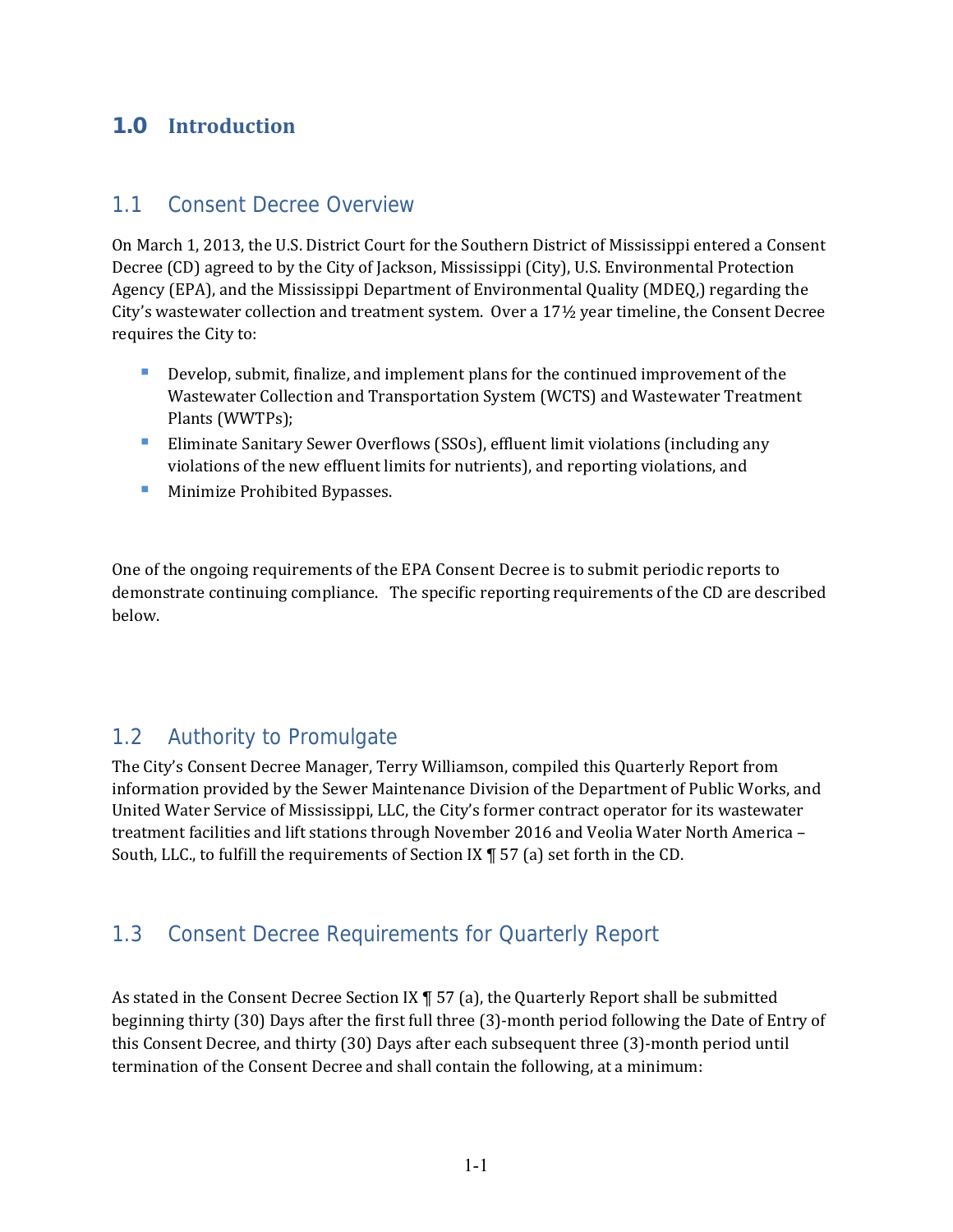Quarterly Reports. Beginning thirty (30) Days after the first full three (3) month period following the Date of Entry of this Consent Decree, and thirty (30) Days after each subsequent three (3)-month period thereafter until termination of the Consent Decree, the City shall submit to EPA for review and approval a Quarterly Report that shall include the following:

- (i) the date, time, location, source, estimated duration, estimated volume, receiving water (if any), and cause of all SSOs occurring in the applicable three (3)-month period in a tabulated electronic format; and
- (ii) the date, time, estimated duration, estimated volume, and cause of all Prohibited Bypasses occurring in the applicable three (3)-month period in a tabulated electronic format.

The listing and graphical summaries of the SSOs and prohibited bypasses for October through December 2016 are presented in Section 2 of this report.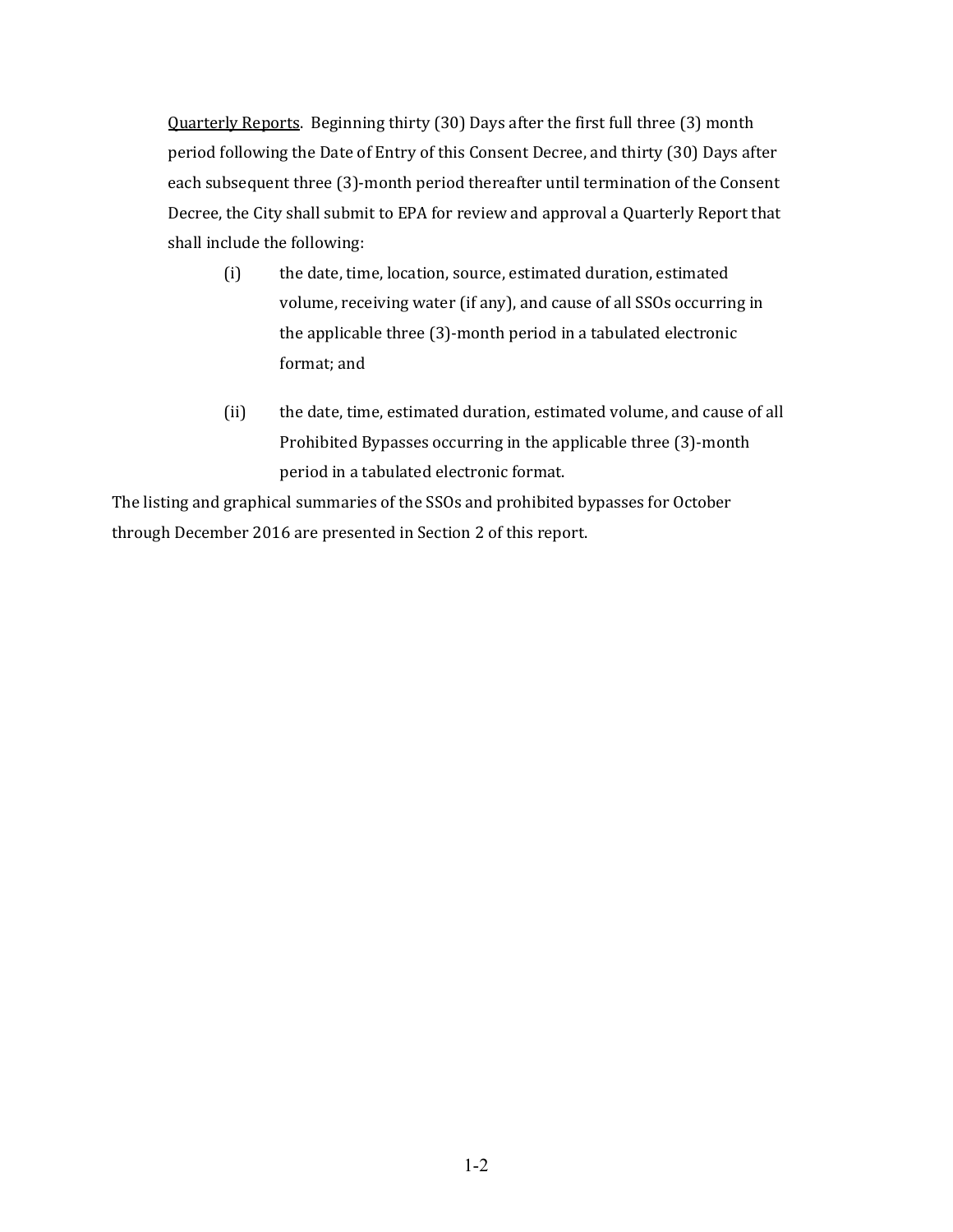#### **2.0 Summary of SSOs and Prohibited Bypasses**

SSOs are divided into three elements of the wastewater system: the collection system, West Bank Interceptor, and pump stations. Prohibited Bypasses can occur at any of the City's three wastewater treatment facilities.

#### 2.1 Collection System SSOs

**Table** 1 lists SSOs in the collection system for October through December 2016. Each day of a multiple day event is considered as a separate SSO, in accordance with the determination of penalties according to the CD.

**Figure 1** shows SSO events by month as a result of the following reported causes:

- Grease
- Roots
- Solids
- Collapsed Pipe
- Other

Previously, other causes of SSOs listed were "Pump Station Failure," "Excessive Flow," and "Undersized Line." Since none of these causes occurred during this period, they have been omitted from the graphical presentation.

**Figure** 2 shows percentages of collection system SSOs for the period by cause. **Figure** 3 shows total volume of SSOs for each month in the period. Volumes are plotted on a logarithmic scale because of the large monthly variations. **Figure** 4 shows total duration of SSOs for each month.

Monthly rainfall is plotted in each graph. It should be noted that there does not appear to be a correlation between rainfall and the number or volume of SSOs.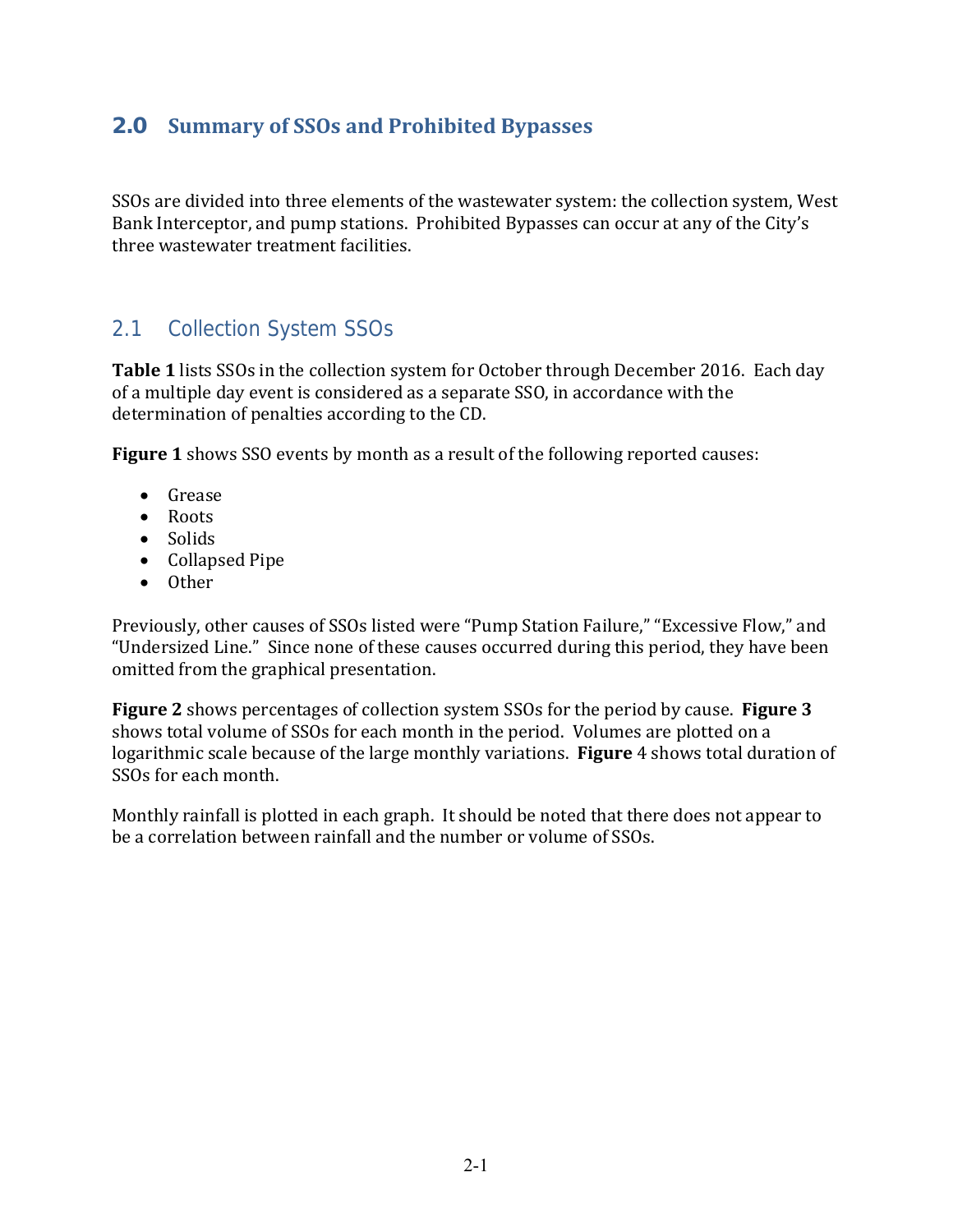Table 1 Collection System SSOs

| <b>Date</b><br>Began | Time<br>Began | Date Ended | Estimated<br>Duration,<br>hours | Location |                       | <b>Overflow Source</b>                               | Est<br>Vol.,<br>gallons | <b>Waters</b><br>of State | Sewershed           | Rainfall.<br>inches | <b>Reported Cause</b>   |
|----------------------|---------------|------------|---------------------------------|----------|-----------------------|------------------------------------------------------|-------------------------|---------------------------|---------------------|---------------------|-------------------------|
| 10/2/2016            | 12:19 AM      | 10/2/2016  | 1.50                            | 5055     | OLD CANTON RD.        | Manhole                                              | 20                      | Yes<br>Hanging Moss       |                     | 0.00                | Solids                  |
| 10/4/2016            | 3:07 PM       | 10/4/2016  | 0.36                            | 2424     | <b>BAILEY AVE</b>     | Manhole                                              | 300                     | Yes                       | Town                | 0.00                | <b>Collapsed Pipe</b>   |
| 10/4/2016            | 12:01 PM      | 10/4/2016  | 0.58                            | 904      | E. FORTIFICAITON ST   | Ground Surface (defective<br>pipe underground)       | 420                     | Yes                       | Town                | 0.00                | Grease                  |
| 10/9/2016            | 9:40 AM       | 10/9/2016  | 5.28                            | 1734     | CASTEEL DR.           | Cleanout                                             | 160                     | No                        | Lynch               | 0.00                | <b>Collapsed Pipe</b>   |
| 10/11/2016           | 7:00 AM       | 10/11/2016 | 2.30                            | 544      | WINWOOD DR.           | Manhole                                              | 2,000                   | No                        | Caney               | 0.00                | Grease & Roots          |
| 10/19/2016           | 10:28 AM      | Cont.*     | Cont.*                          | 5866     | KINDER DR.            | Cleanout                                             |                         | No                        | Purple              | 0.00                | <b>Collapsed Pipe</b>   |
| 10/19/2016           | 1:32 PM       | Cont.*     | Cont.*                          | 1135     | <b>MARTINGALE RD.</b> | Ground Surface (defective<br>piple underground)      |                         | Yes                       | Eubanks             | 0.00                | <b>Collapsed Pipe</b>   |
| 10/23/2016           | 11:11 AM      | 10/23/2016 | 0.45                            | 5055     | OLD CANTON RD.        | Manhole                                              | 75                      | Yes                       | Hanging Moss        | 0.00                | Soilds                  |
| 10/28/2016           | 11:09 AM      | Cont.*     | Cont.*                          | 5028     | OLD CANTON RD.        | Manhole                                              |                         | Yes                       | Hanging Moss        | 0.00                | Soilds                  |
| 10/25/2016           | 3:53 PM       | Cont.*     | Cont.*                          | 1717     | W. CAPITOL ST.        | Ground Surface (defective<br>pip undergroung)/Other  |                         | Yes                       | Town                | 0.00                | Other<br>(Undetermined) |
| 10/25/2016           | 2:05 PM       | 10/25/2016 | 1.02                            | 904      | E. FORTIFICAITON ST   | Ground Surface (defective<br>pipe underground)/Other | 320                     | Yes                       | Town                | 0.00                | Other<br>(Undetermined) |
| 10/25/2016           | 6:15 PM       | 10/25/2016 | 2.06                            | 964      | COMBS ST.             | Cleanout/Other                                       | 1,500                   | No                        | Hardy               | 0.00                | Soilds                  |
| 10/25/2016           | 11:50 AM      | 10/25/2016 | 0.40                            | 228      | FACTORY ST.           | Other/Storm Drain                                    | 150                     | Yes                       | Unk                 | 0.00                | Grease/Other            |
| 10/26/2016           | 3:08 PM       | 10/26/2016 | 3.43                            | 4265     | N. STATE ST.          | Ground Surface (defective<br>pipe underground)       | 370                     | Yes                       | Town                | 0.00                | Soilds                  |
| 10/27/2016           | 12:00 PM      | 10/27/2016 | 1.45                            | 1135     | <b>MARTINGALE RD.</b> | Ground Surface (defective<br>pipe underground)       | 600                     | No                        | Eubanks             | 0.00                | <b>Collapsed Pipe</b>   |
| 10/27/2016           | 6:40 PM       | 10/27/2016 | 1.50                            | 129      | <b>GLENSTONE CIR.</b> | Manhole                                              | 500                     | No                        | Caney               | 0.00                | Grease                  |
| 10/28/2016           | 5:52 PM       | 10/28/2016 | 0.29                            | 1502     | COX ST.               | Ground Surface (defective<br>piple underground)      | 800                     | No                        | Lynch               | 0.00                | <b>Collapsed Pipe</b>   |
| 10/30/2016           | 2:15 PM       | 10/30/2016 | 3.00                            | 4607     | CHURCHILL DR.         | Ground Surface (defective<br>piple underground)      | 480                     | Yes                       | Eubanks             | 0.00                | Soilds                  |
| 11/3/2016            | 10:13 AM      | 11/3/2016  | 2.19                            | 847      | <b>WOODBURY RD</b>    | Cleanout                                             | 60                      | <b>No</b>                 | <b>Hanging Moss</b> | 0.00                | <b>Soilds</b>           |
| 11/4/2016            | 12:34 PM      | 11/4/2016  | 1.43                            | 3845     | DOGWOOD DR.           | Cleanout                                             | 130                     | Yes                       | Eastover            | 0.00                | Soilds                  |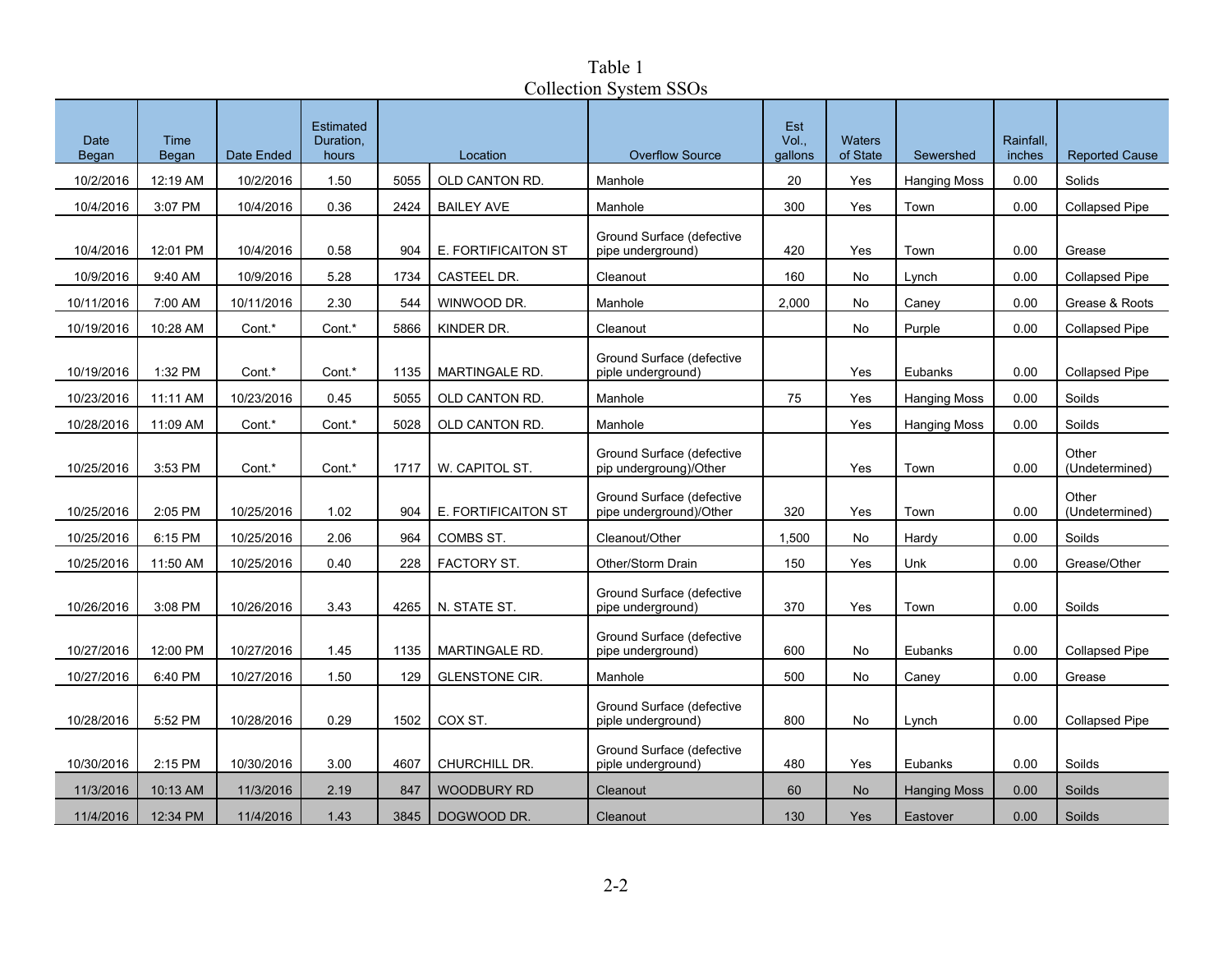Table 1 Collection System SSOs

| <b>Date</b><br>Began | Time<br>Began | Date Ended | <b>Estimated</b><br>Duration,<br>hours | Location |                                  | <b>Overflow Source</b>                                 | Est<br>Vol.,<br>dallons | <b>Waters</b><br>of State | Sewershed           | Rainfall.<br>inches | <b>Reported Cause</b>     |
|----------------------|---------------|------------|----------------------------------------|----------|----------------------------------|--------------------------------------------------------|-------------------------|---------------------------|---------------------|---------------------|---------------------------|
| 11/4/2016            | 4:45 PM       | 11/4/2016  | 1.15                                   | 172      | E. WOODCREST DR.                 | Ground Surface (defective<br>piple underground)        | 210                     | Yes                       | Hardy               | 0.00                | Grease                    |
| 11/5/2016            | 9:13 AM       | 11/5/2016  | 1.05                                   | 844      | COMBS ST.                        | Manhole                                                | 260                     | Yes                       | Hardy               | 0.00                | Grease                    |
| 11/8/2017            | 9:52 AM       | 11/8/2016  | 2.01                                   | 5028     | <b>Old Canton Road</b>           | Ground Surface (defective<br>pipe underground)         | 360                     | Yes                       | <b>Hanging Moss</b> | 0.19                | <b>Solids</b>             |
| 11/8/2016            | 3:20 PM       | 11/8/2016  | 2.25                                   | 6130     | I-55 FRONTAGE RD.                | Manhole                                                | 540                     | Yes                       | Purple              | 0.19                | Grease                    |
| 11/12/2016           | 10:50 AM      | 11/12/2016 | 1.54                                   | 2250     | MONACO ST.                       | Cleanout                                               | 50                      | <b>No</b>                 | Hardy               | 0.00                | Grease                    |
| 11/22/2016           | 4:31 PM       | 11/22/2016 | 0.53                                   | 1645     | <b>BLAIR ST.</b>                 | Cleanout                                               | 160                     | Yes                       | Town                | 0.00                | Grease                    |
| 11/23/2016           | 12:02 PM      | 11/23/2016 | 3.52                                   | 904      | E. FORTIFICAITON ST              | Ground Surface (defective<br>pipe underground)         | 560                     | Yes                       | Town                | 0.15                | <b>Collapsed Pipe</b>     |
| 11/23/2016           | 5:32 PM       | 11/23/2016 | 0.53                                   | 2416     | CULLEYWOOD RD.                   | Manhole                                                | 160                     | Yes                       | <b>Hanging Moss</b> | 0.15                | Grease                    |
| 11/25/2016           | $1:25$ PM     | 11/25/2016 | 1.25                                   | 251      | PERKINS DR.                      | Cleanout                                               | 220                     | <b>No</b>                 | <b>White Oak</b>    | 0.00                | Grease                    |
| 11/26/2016           | 11:04 AM      | 11/26/2016 | 0.57                                   | 4612     | <b>BELMEDE PL.</b>               | Ground Surface (defective<br>pipe underground)         | 180                     | Yes                       | Eubanks             | 0.00                | <b>Collapsed Pipe</b>     |
| 11/30/2016           | 9:25 AM       | 12/1/2016  | 30.05                                  | 816      | <b>GALLATIN ST.</b>              | Manhole                                                | 1,500                   | Yes                       | Town                | 1.15                | Other<br>(Undetermined)   |
| 12/3/2016            | 11:13 AM      | Cont.*     | Cont.*                                 | 206      | <b>SAVANNA ST</b>                | Manhole                                                |                         | Yes                       | Caney               | 0.71                | Other                     |
| 12/3/2016            | 4:08 PM       | 12/3/2016  | 0.22                                   | 4459     | MEADOWMONT DR.                   | Cleanout                                               | 160                     | Yes                       | Lynch               | 0.71                | Grease                    |
| 12/5/2016            | 11:45 AM      | 12/5/2016  | 8.00                                   |          | <b>BOLING ST</b><br>/W.NORTHSIDE | Manhole                                                | 2.000                   | Yes                       | Town                | 1.29                | Grease/Collapse<br>d Pipe |
| 12/6/2016            | 9:20 PM       | 12/7/2016  | 8.25                                   |          | SAVANNA ST/EDDY ST               | Manhole                                                | 2,000                   | Yes                       | Caney               | 0.00                | Grease                    |
| 12/9/2016            | 12:43 PM      | 12/9/2016  | 1.55                                   | 2045     | SOUTHWOOD RD.                    | Manhole                                                | 380                     | Yes                       | White Oak           | 0.00                | Other<br>(Undetermined)   |
| 12/9/2016            | 2:39 PM       | 12/9/2016  | 0.45                                   | 1116     | FOREST AVE.                      | Manhole                                                | 80                      | Yes                       | Hanging Moss        | 0.00                | Grease                    |
| 12/12/2016           | 11:17 AM      | 12/12/2016 | 4.02                                   | 325      | MCTYERE AVE.                     | Manhole                                                | 1,500                   | Yes                       | Town                | 0.31                | Grease                    |
| 12/13/2016           | 10:00 AM      | 12/13/2016 | 3.00                                   | 1253     | WOOD VILLAGE DR.                 | Manhole                                                | 100                     | No                        | Lynch               | 0.01                | Grease/Other              |
| 12/13/2016           | 10:00 AM      | 12/13/2016 | 2.35                                   | 1521     | W. HIGHLAND DR.                  | Ground Surface (defective<br>pipe underground)/Manhole | 50                      | Yes                       | Lynch               | 0.00                | Collapsed<br>Pipe/Grease  |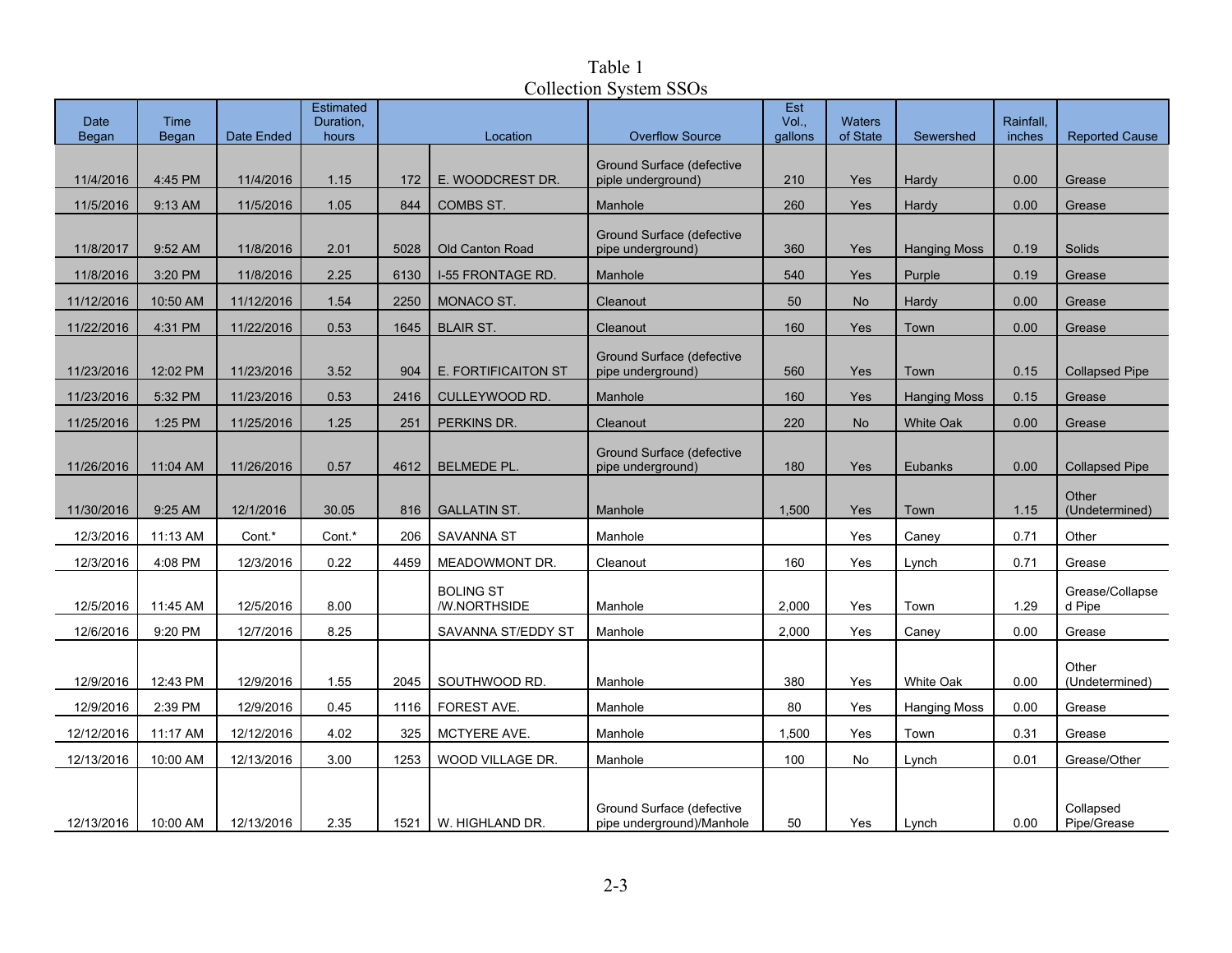|               | COLLECTION DAPPEND ON |            |                                        |       |                        |                                                        |                         |                           |              |                     |                       |
|---------------|-----------------------|------------|----------------------------------------|-------|------------------------|--------------------------------------------------------|-------------------------|---------------------------|--------------|---------------------|-----------------------|
| Date<br>Began | Time<br><b>Began</b>  | Date Ended | <b>Estimated</b><br>Duration,<br>hours |       | Location               | <b>Overflow Source</b>                                 | Est<br>Vol.,<br>gallons | <b>Waters</b><br>of State | Sewershed    | Rainfall,<br>inches | <b>Reported Cause</b> |
| 12/13/2016    | 1:45 AM               | 12/13/2016 | 0.15                                   |       | SAVANNA ST. WWTP       | Other/RAS Pump<br>Replacement                          | 200                     | No                        | Pearl        | 0.00                | Other                 |
| 12/14/2016    | 10:33 AM              | 12/14/2016 | 0.58                                   | 1620  | ASHDOWN ST.            | Manhole                                                | 270                     | Yes                       | Town         | 0.00                | Grease                |
| 12/20/2016    | 11:38 AM              | 12/20/2016 | 11.10                                  | 4911  | OLD CANTON RD.         | Cleanout                                               | 70                      | No                        | Hanging Moss | 0.00                | Grease                |
| 12/20/2016    | 2:35 PM               | 12/21/2016 | 23.25                                  | 153   | <b>WINGED FOOT CIR</b> | Manhole                                                | 1,500                   | Yes                       | Purple       | 0.00                | Grease                |
| 12/24/2016    | 4:07 PM               | 12/24/2016 | 0.24                                   | 3324  | <b>NASHVILLE ST</b>    | Manhole                                                | 110                     | Yes                       | Eubanks      | 0.00                | Grease                |
| 12/27/2016    | Cont.*                | Cont.*     | 25.00                                  | Exxon | <b>BAILEY AVE</b>      | Ground Surface (defective<br>pipe underground)/Manhole |                         | No                        | Town         | 0.00                | Collapsed Pipe        |
| 12/28/2016    | 12:52 PM              | 12/28/2016 | 0.30                                   | 417   | WINDSOR DR.            | Manhole                                                | 230                     | Yes                       | Lynch        | 0.00                | Grease                |
| 12/31/2016    | 1:21 PM               | Cont.*     | Cont.*                                 | 1519  | E. NORTHSIDE DR        | Cleanout                                               |                         | Yes                       | Hanging Moss | 0.67                | <b>Excessive Flow</b> |

Table 1 Collection System SSOs

**\*These SSOs are still under investigation as to their resolution, which affects the duration and volume**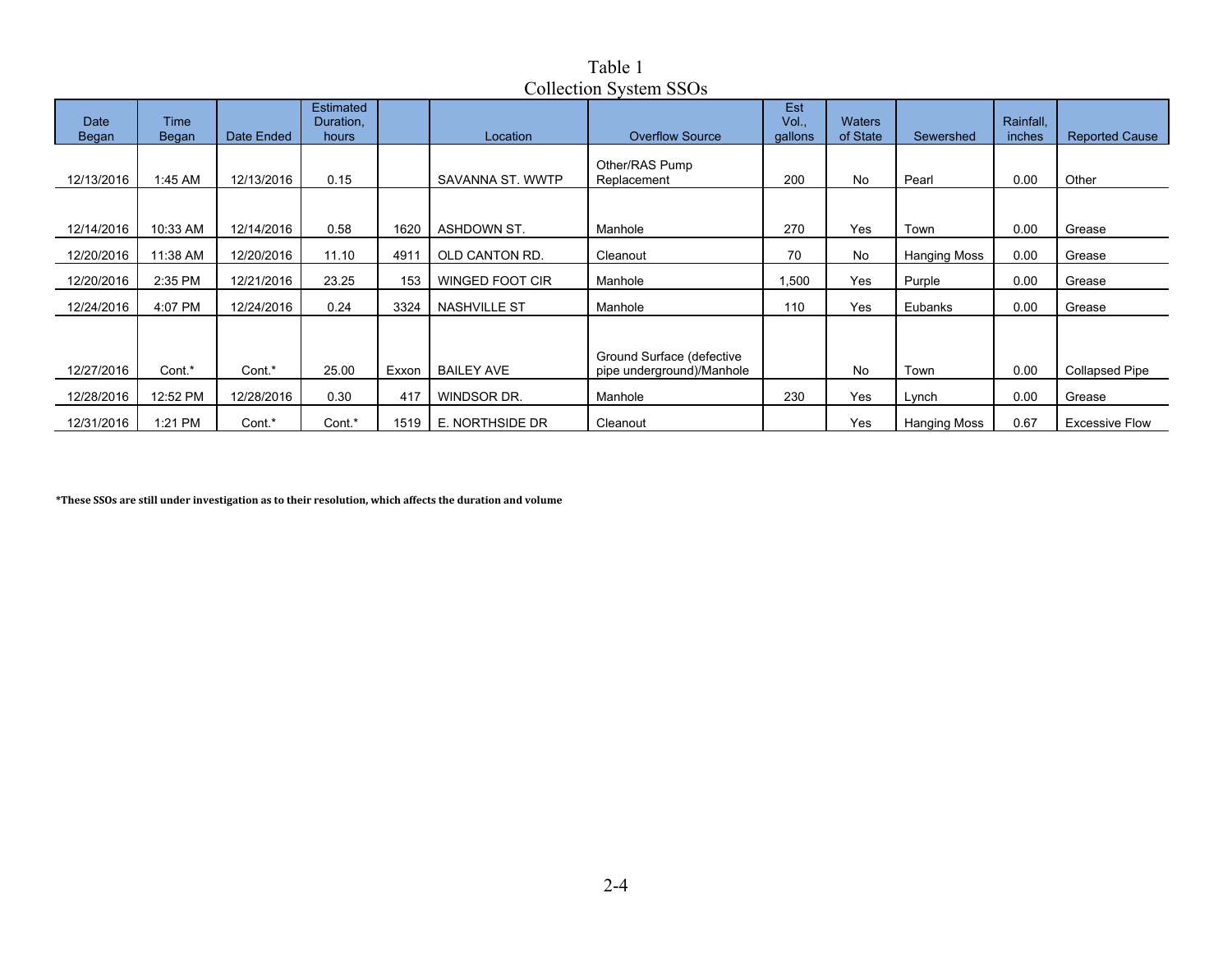

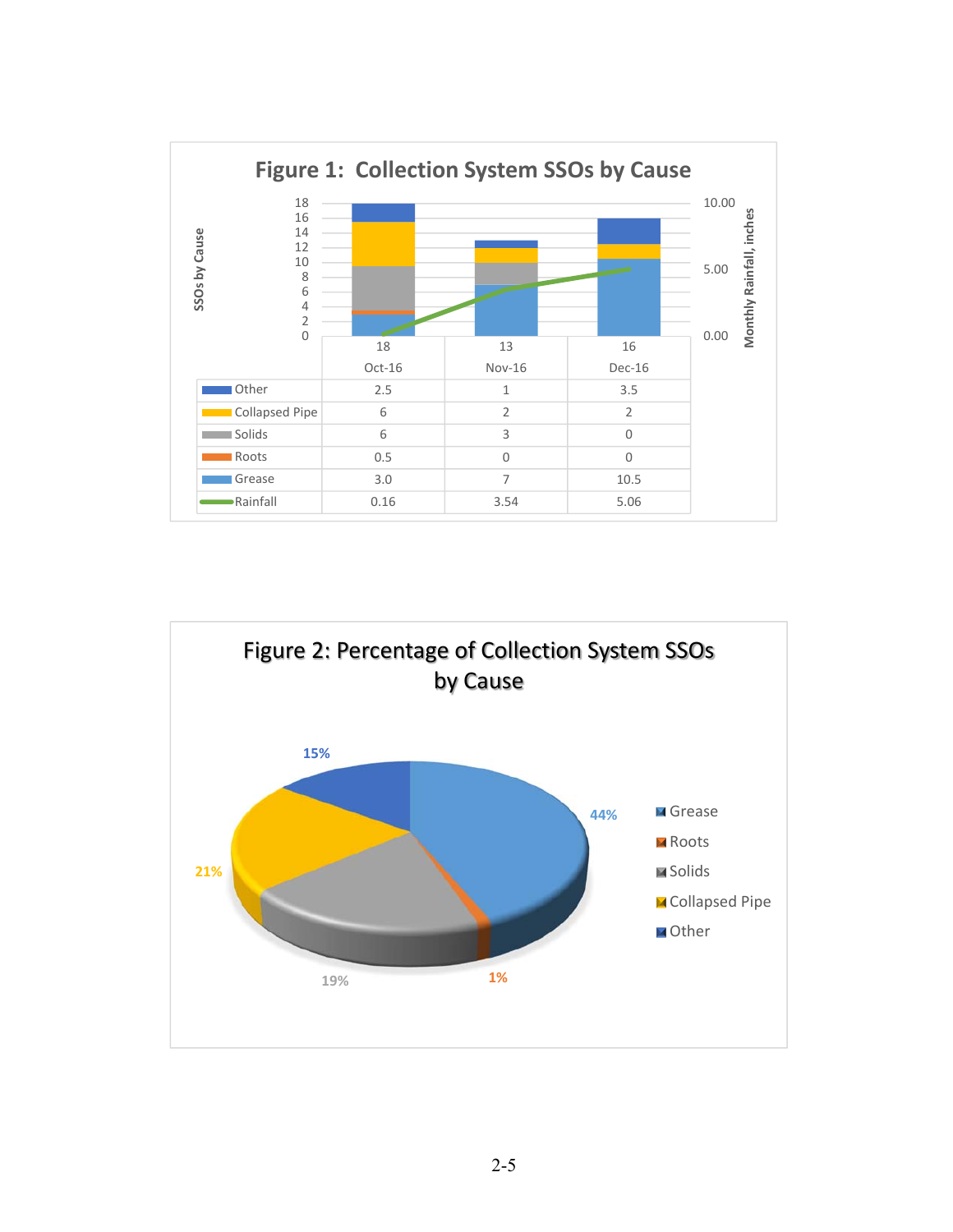

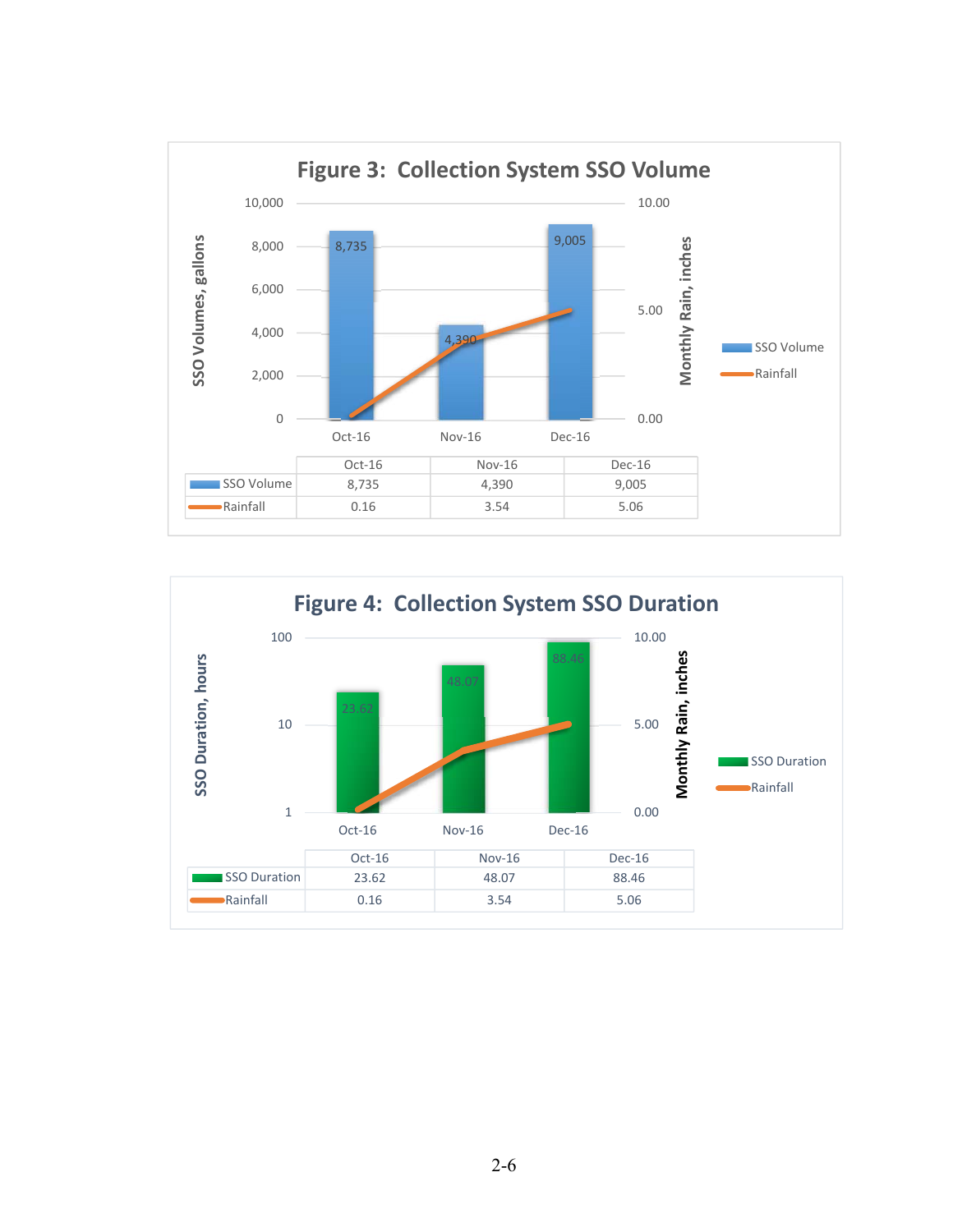#### 2.2 West Bank Interceptor SSOs

No SSOs were reported in the West Bank Interceptor from October through December 2016.

#### 2.3 Pump Station SSOs

**Table 2** lists pump station SSOs for the quarter. No SSOs were reported in November and December.

**Figure** 5 shows pump station SSO events by month by reported cause, as listed in Table 2, as well as monthly rainfall.

**Figure 6** shows percentage of SSOs by cause for the quarter.

**Figure** 7 logarithmically plots total volume of pump station SSOs for each month, along with monthly rainfall.

**Figure 8** shows total duration of pump station SSOs for each month, as well as rainfall.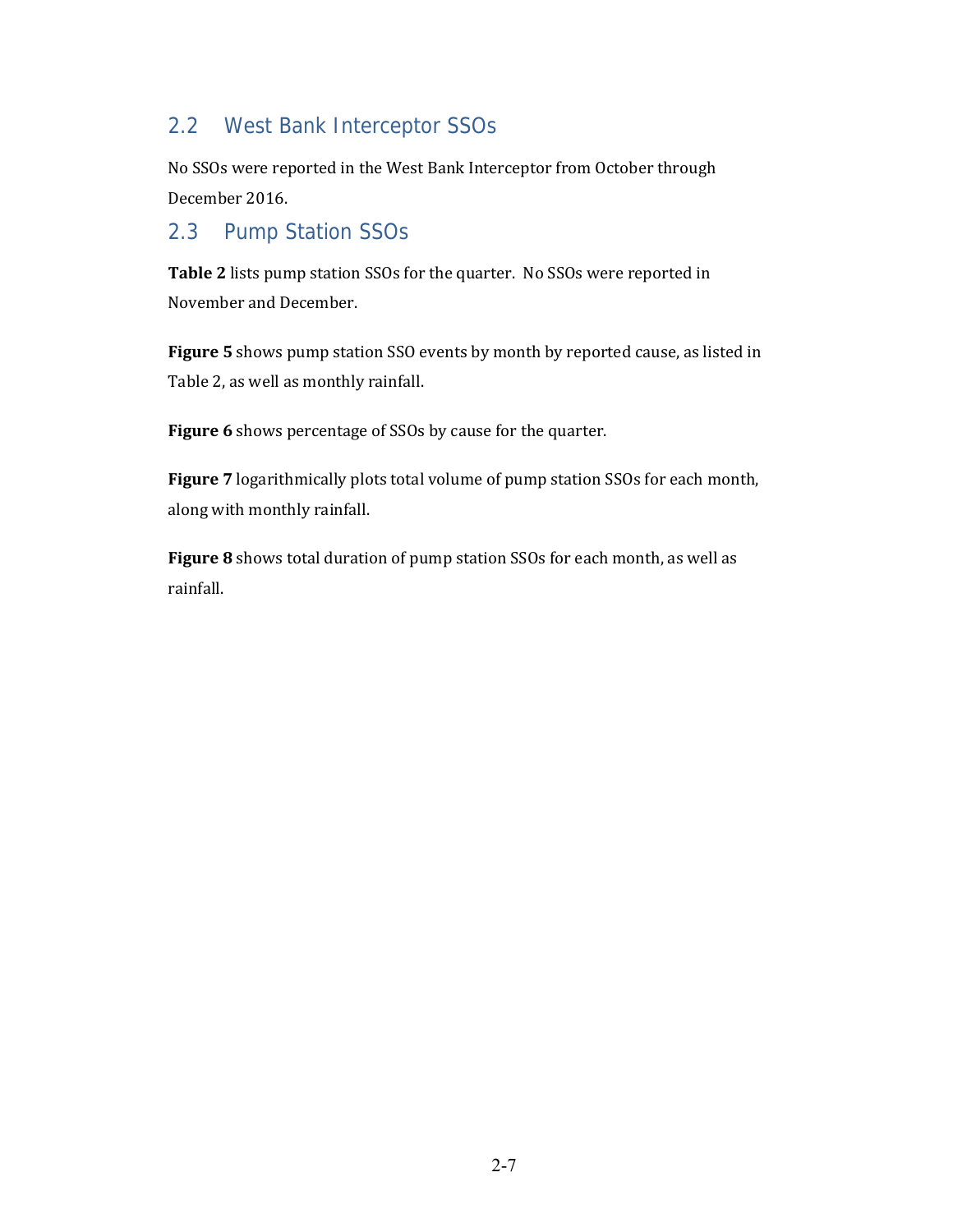#### Table 2 Pump Station SSOs

| Date Began | <b>Time</b><br>Began | Date<br>Ended         | <b>Estimated</b><br>Duration,<br>hours |           | Location        | <b>Overflow Source</b> | Est Vol., gallons | <b>Waters</b><br>of State | Sewershed    | Rainfall,<br>inches | Reported<br>Cause |
|------------|----------------------|-----------------------|----------------------------------------|-----------|-----------------|------------------------|-------------------|---------------------------|--------------|---------------------|-------------------|
| 12/16/2016 |                      | 1:06 PM   12/16/2016  | 0.39                                   | LS-<br>86 | Westside #3     | <b>Pump Station</b>    | 100               | Yes                       | Lynch        | 0.00                | <b>PS Failure</b> |
| 12/18/2016 |                      | 4:20 PM    12/18/2016 | 3.36                                   | LS-<br>13 | Country Club II | Pump Station           | 800               | Yes                       | Bogue Chitto | 0.50                | Excessive<br>Flow |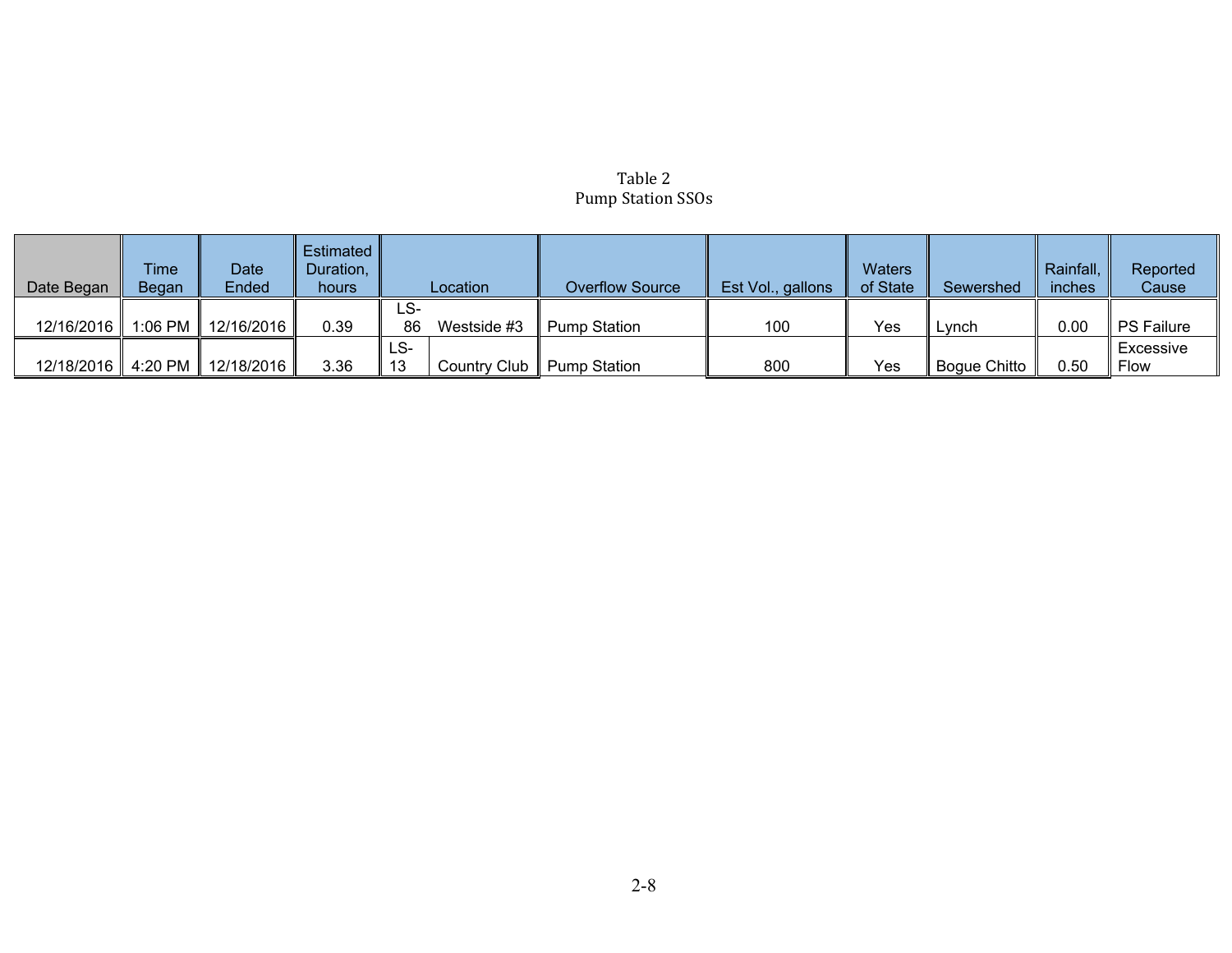

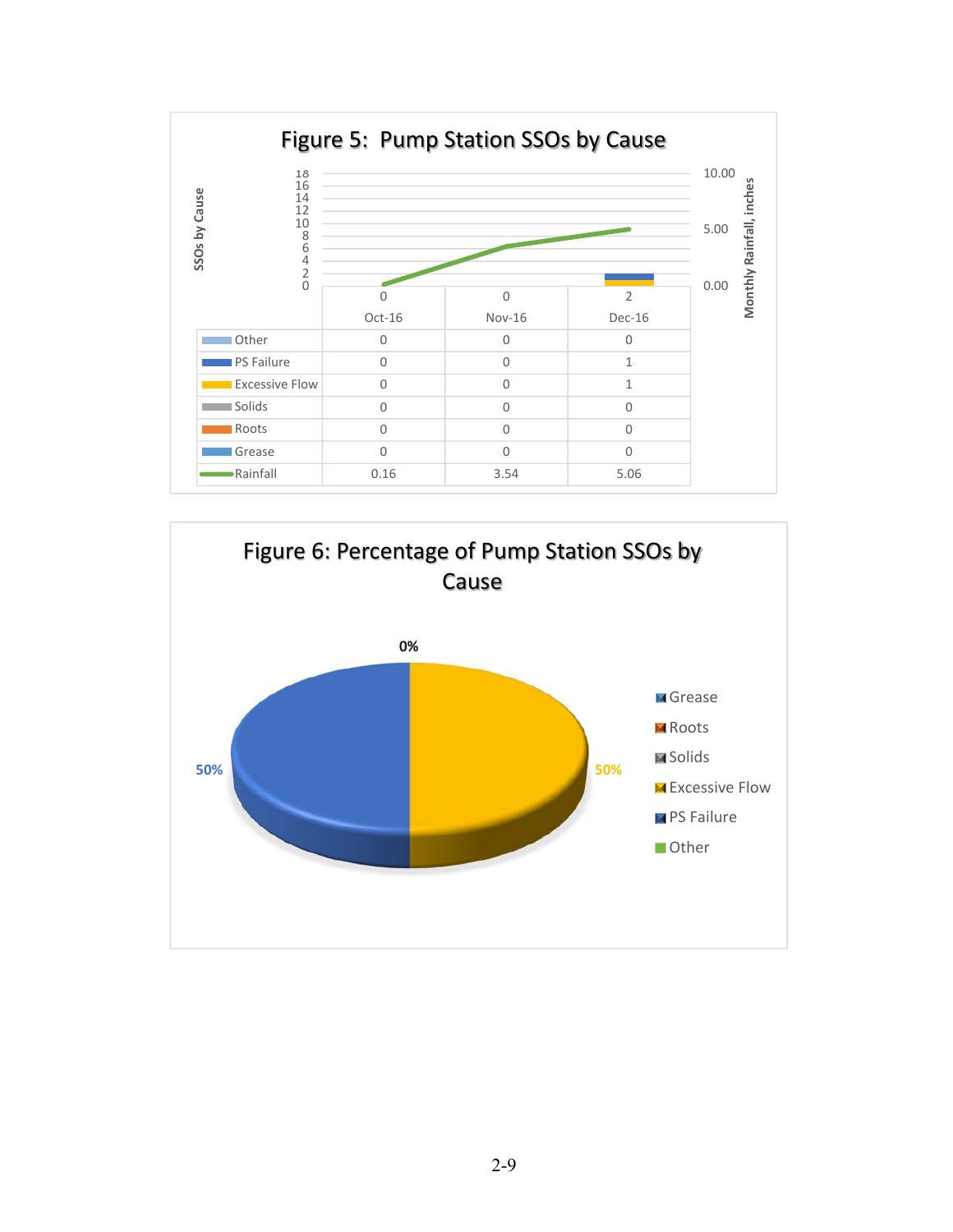

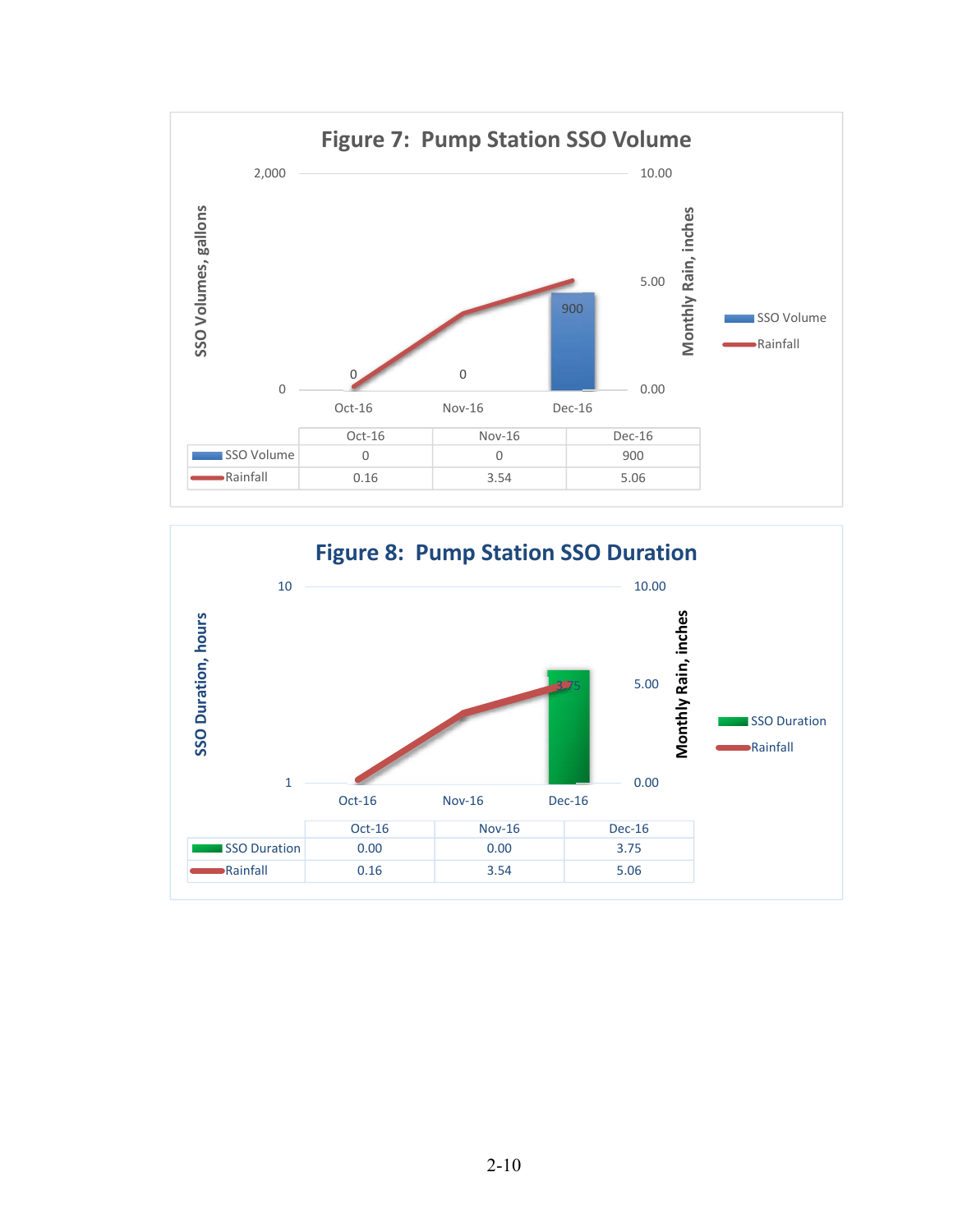### 2.4 Prohibited Bypasses

**Table** 3 lists prohibited bypasses at the wastewater treatment plants for the year. Unlike SSOs, each event is considered as one bypass from the day it begins to the day it ends.

This quarterly report does not include a graphical representation of the number of bypasses for each cause, since all bypasses at the Savanna Street WWTP have been caused by excessive flow. Future reports will include this graphical representation when it will be helpful. 

Figure 9 shows total volume of prohibited bypasses for each month, along with monthly rainfall. **Figure 10** shows volume and river stages.

**Figures 11 and 12** plot total duration for the month, first compared to rainfall and then compared to river stages. Note that duration of prohibited bypasses is plotted in days.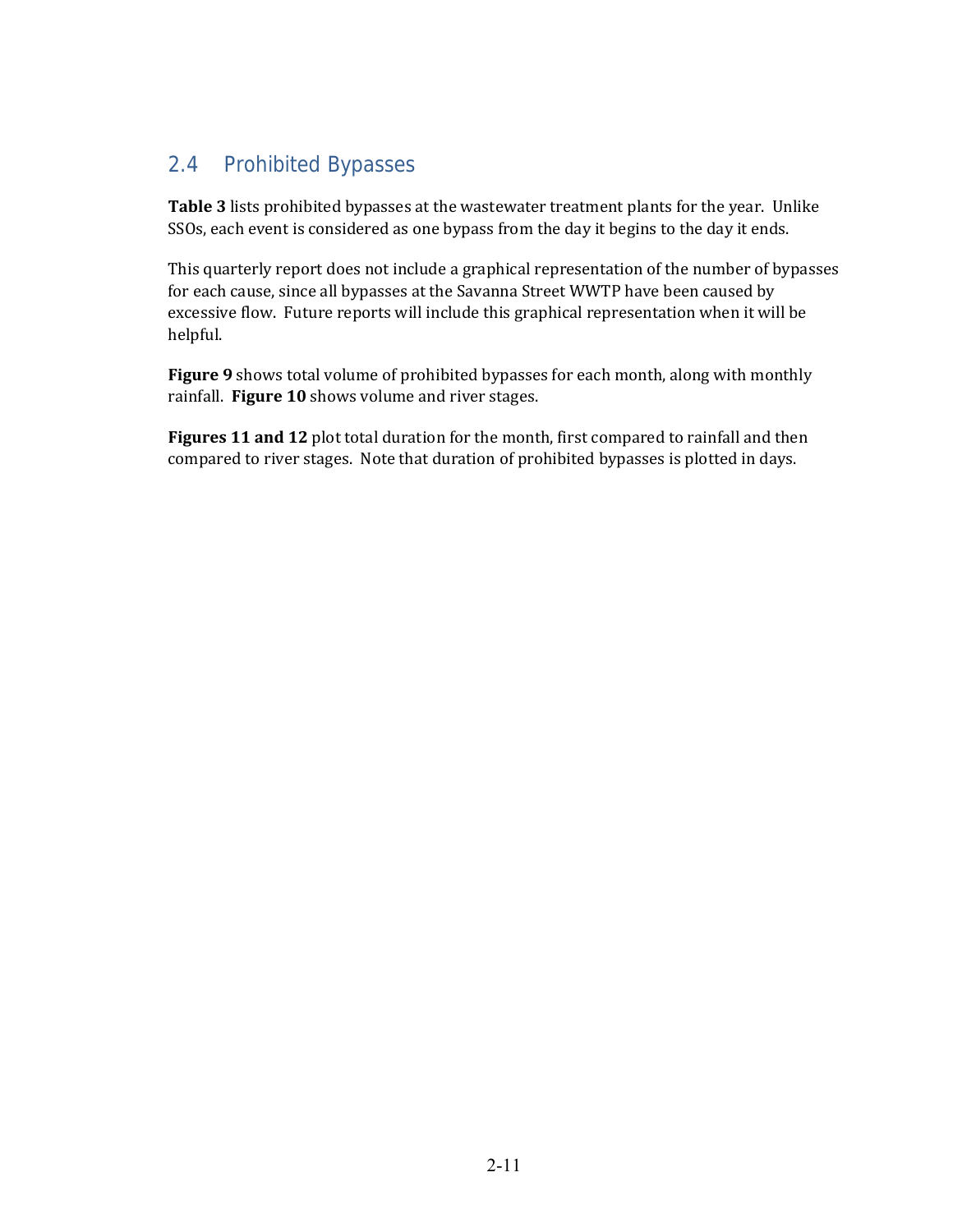#### Table 3

### Prohibited Bypasses

| <b>Source</b>                           | Est.<br>Duration,<br>days | Est. Volume,<br>million gallons | <b>Reached</b><br><b>Waterway</b> | <b>Receiving</b><br><b>Water</b> | Rainfall,<br>inches | <b>Reported Cause</b>                                                                                                                                              |
|-----------------------------------------|---------------------------|---------------------------------|-----------------------------------|----------------------------------|---------------------|--------------------------------------------------------------------------------------------------------------------------------------------------------------------|
| Savanna<br><b>Street</b><br><b>WWTP</b> | 5                         | 104,020,000                     | <b>Yes</b>                        | <b>Pearl</b><br><b>River</b>     | 2.21                | The storm cells were<br>full, had excessive<br>rainfall amount. After<br>the plant flow<br>decreased from the<br>rain, stopped bypass<br>and started<br>recovering |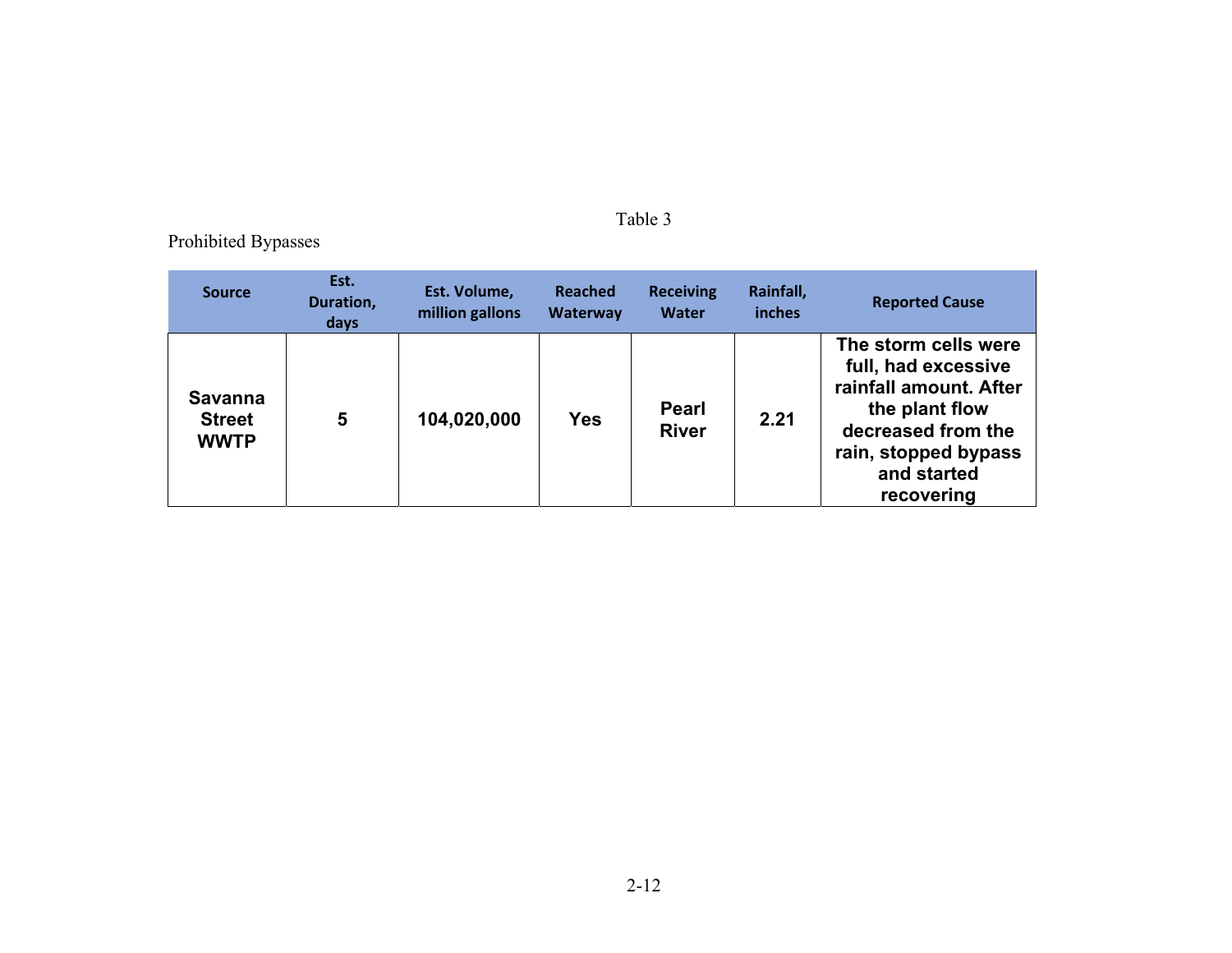